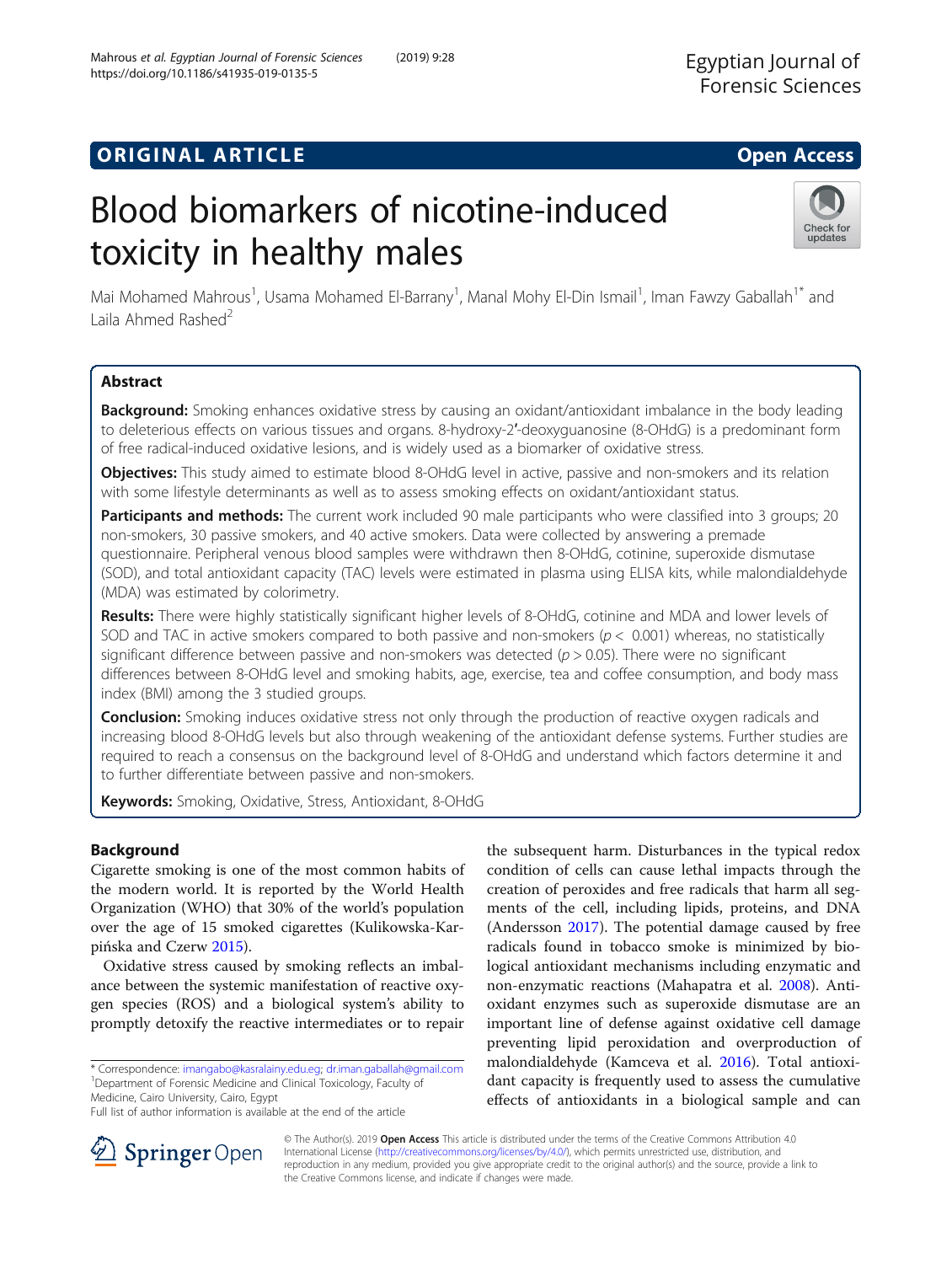evaluate the antioxidant response against the free radicals produced (Rubio et al. [2016\)](#page-7-0).

Damage to DNA is indicated by increased levels of 8- OHdG, a repair product of the oxidation of guanine in DNA. It can be detected in human tissues, blood or urine, and is considered a reliable and pivotal biomarker of generalized and cellular oxidative stress (Liu et al. [2018](#page-6-0)). Also, it is an important biomarker for various pathological conditions such as aging, carcinogenesis, neurodegenerative, and cardiovascular diseases as estimated by quantitative analytical techniques in blood and urine (Valavanidis et al. [2009](#page-7-0)).

Cotinine, a metabolite of nicotine, is a specific biomarker of tobacco smoking exposure. Using this biomarker increases the measured precision for the association between 8-OHdG and smoking (Lu et al. [2014](#page-6-0)).

Therefore, the current study aimed to investigate nicotine-induced oxidative stress by estimating blood 8- OHdG level and assessing its relation with some lifestyle determinants. Oxidant stress marker (MDA) and antioxidant defense enzyme (SOD) as well as cotinine and TAC levels were also measured.

#### Participants and methods

The current study is a case control study in which healthy male participants were randomly selected and interviewed after taking their informed consent as well as obtaining the approval of the study design from the Research Ethics Committee at KasrAlainy, Faculty of Medicine.

The study represented collaboration between Forensic Medicine and Clinical Toxicology Department and Medical Biochemistry Department, Faculty of Medicine, Cairo University, Egypt. The study was conducted according to the Declaration of Helsinki (World Medical Association [2013\)](#page-7-0).

A premade Arabic questionnaire was answered; it included questions about socio-demographic data, smoking status, space ventilation, exercise, tea, coffee, energy drinks, and alcohol consumption, present, past, and family history of diseases.

#### Inclusion criteria

Ninety male participants, aged 20–60 years, were enrolled in the study. According to Lodovici et al. ([2005](#page-6-0)), participants were classified according to their smoking history into three groups:

- Non-smokers (20 cases) never smoked and not exposed to environmental tobacco smoking (ETS).
- Passive smokers (30 cases) non-smokers but exposed to ETS in poorly ventilated areas for > 3 h/day in the year.

• Active smokers  $(40 \text{ cases})$  > 3 cigarettes/day for over 1 year.

#### Exclusion criteria

- Medical disorders diabetes, autoimmune diseases, cardiovascular and neurodegenerative diseases, hepatic and renal diseases, infections, cancer, chronic skin ulcerations, and endocrine and hematologic disorders (Chen et al. [2017\)](#page-6-0).
- Medications steroids, non-steroidal antiinflammatory, diuretics, anticonvulsants, antidepressants, antibiotics, and vitamin supplementation.
- Participants receiving mutagenic and carcinogenic drugs, chemotherapy, and/or radiotherapy.
- Participants living near or working in industrial areas.

#### Study measurements and estimations

Body weight and height were measured for all participants. Peripheral venous blood samples were withdrawn (3 ml) into EDTA tubes. The collected whole blood was centrifuged for approximately 20 min at 1000–3000 rpm (rpm) within 30 min after collection. The supernatant was collected carefully and stored at − 80 °C.8-OHdG, cotinine, SOD, and TAC levels were estimated in plasma using ELISA kits, while MDA was estimated by colorimetry.

#### ELISA kits

Human 8-OHdG ELISA kit (Cat No. MBS267161) was provided by My Biosource Company, USA. According to manual instructions provided by the applied kit, doublesandwich ELISA technique was used where the precoated antibody was human 8-OHdG monoclonal antibody and the detecting antibody was polyclonal antibody which was biotin-labeled. Samples and biotin labeling antibody were added into ELISA plate wells and washed out with phosphate-buffered saline (PBS) followed by avidin-peroxidase conjugates which were added in order.

The reactant was washed out thoroughly by PBS, tetramethylbenzidine (TMB) substrate was then used for coloring. It turned blue in peroxidase and finally yellow under the action of acid. Human cotinine ELISA kit (Cat No. MBS019457) was provided by My Biosource Company, USA, while Human SOD and TAC ELISA kits (Cat No. BYEK1111) were provided by Chongqing Biospes Company, China. According to manual instructions provided by the applied kits, purified antisubstance antibody was pre-coated onto well plates and the horseradish peroxidase (HRP) conjugated antisubstance antibody was used as detection antibodies. Standards, test samples, and HRP conjugated detection antibody were added to the wells subsequently, mixed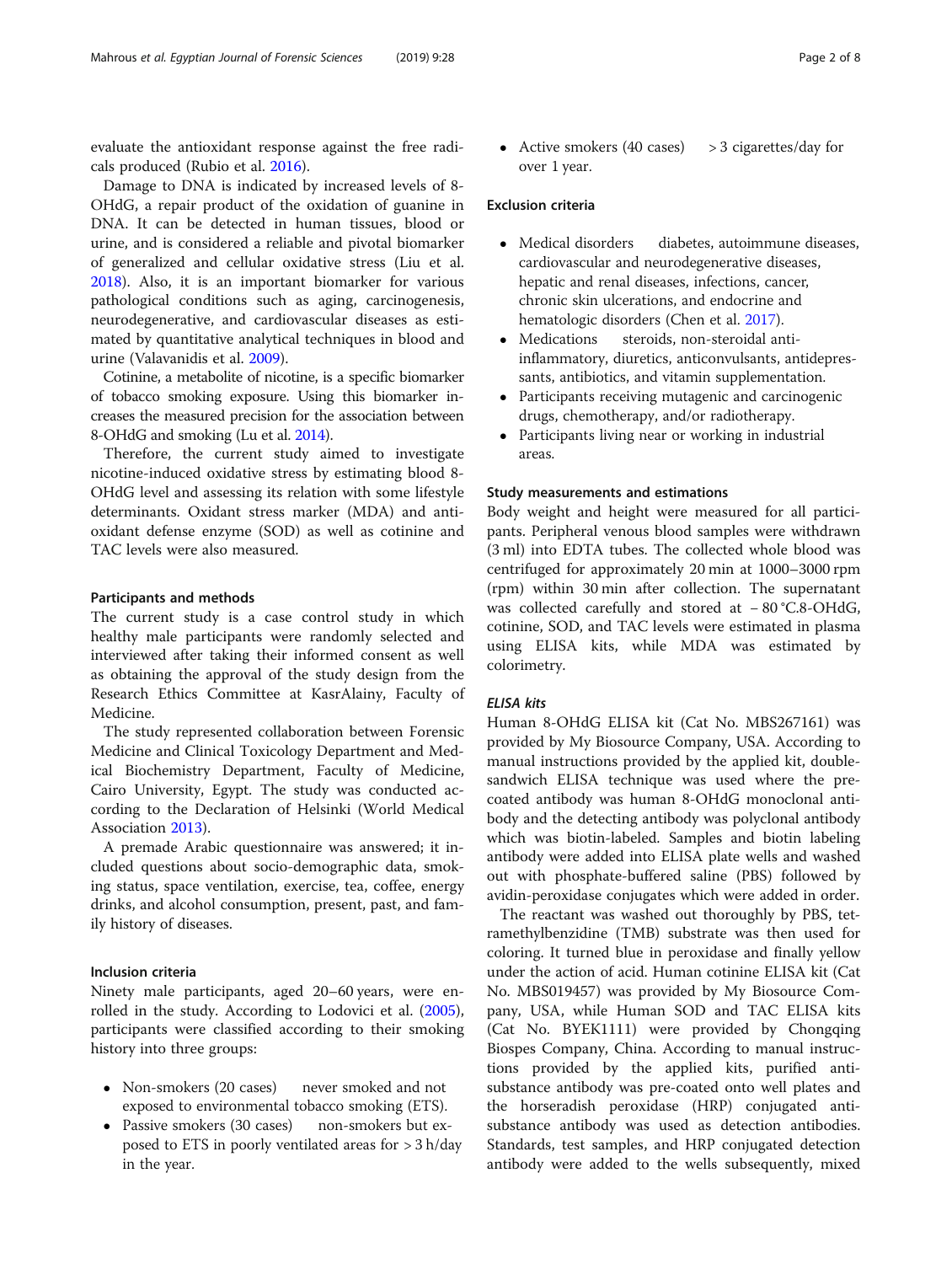| Variable                    | Non-smokers $(n = 20)$ |      |                   | Passive smokers ( $n = 30$ ) |                  | Active smokers ( $n = 40$ ) |          |  |
|-----------------------------|------------------------|------|-------------------|------------------------------|------------------|-----------------------------|----------|--|
| Age (years) (mean $\pm$ SD) | $31.7 \pm 14.12$       |      | $34.57 \pm 12.47$ |                              | $32.58 \pm 9.34$ |                             | 0.655    |  |
| Residence                   | $\sqrt{n}$             | %    | n                 | $\%$                         | $\sqrt{n}$       | %                           | 0.069    |  |
| Urban                       | 15                     | 75   | 13                | 43.3                         | 25               | 62.5                        |          |  |
| Rural                       | 5                      | 25   | 17                | 56.7                         | 15               | 37.5                        |          |  |
| Occupation                  | $\sqrt{n}$             | $\%$ | $\sqrt{n}$        | $\%$                         | $\sqrt{n}$       | $\%$                        | $0.016*$ |  |
| Physical                    | 11                     | 55   | 24                | 80                           | 35               | 87.5                        |          |  |
| Mental                      | 9                      | 45   | 6                 | 20                           | 5                | 12.5                        |          |  |
| Educational level           | $\sqrt{n}$             | %    | $\sqrt{n}$        | $\%$                         | $\sqrt{n}$       | %                           | $0.016*$ |  |
| Low                         | 3                      | 15   | 10                | 33.3                         | 16               | 40                          |          |  |
| Moderate                    | 8                      | 40   | 13                | 43.3                         | 21               | 52.5                        |          |  |
| High                        | 9                      | 45   | $\overline{7}$    | 23.3                         | 3                | 7.5                         |          |  |

<span id="page-2-0"></span>Table 1 Baseline demographic characteristics of the studied groups

\*Significant  $p \leq 0.05$ 

SD standard deviation

and incubated, then, the unbound conjugates were washed away with wash buffer. Tetramethylbenzidine substrates (A and B) were used to visualize HRP enzymatic reaction. It is catalyzed by HRP to produce a blue color product that changes into yellow after adding acidic stop solution. The density of yellow was proportional to the substance amount of sample captured in plate (Mamsen et al. [2010;](#page-6-0) Gao et al. [2018](#page-6-0); Antunes-Lopes et al. [2018\)](#page-6-0).

Calculation: Absorbance of the optical density (O.D.) was read at 450 nm in a microplate reader and then the concentration of substance was calculated.

Relative O.D.450 =  $O.D.450$  of each well-O.D.450 of blank/control well

 The standard curve can be plotted as the relative O.D. 450 of each standard solution (Y) versus the

Table 2 Lifestyle factors of the studied groups

respective concentration of the standard solution (X). A line was drawn to connect each coordinate point of standard solution. Sample concentrations were found by checking sample O.D. reading. It is recommended to employ the professional curve software (e.g., curve expert 1.3) to analyze and compute the results.

### Colorimetric method

Malondialdehydecolorimetric kit (Cat No. MD 25 29) was provided by Biodiagnostic Company, Egypt. According to manual instructions provided by the applied kit, thiobarbituric acid (TBA) reacted with MDA in acidic medium at 95 °C for 30 min to form TBA-reactive product, and this is a sensitive assay method for lipid peroxidation (Aboutaleb et al. [2019\)](#page-6-0).

• Calculation: The absorbance of sample  $(A_{sample})$  was read against blank and standard against water at 534

| Variable                                 | Non-smokers ( $n = 20$ ) |      | Passive smokers ( $n = 30$ ) |                  | Active smokers ( $n = 40$ ) |                  | $p$ value    |  |
|------------------------------------------|--------------------------|------|------------------------------|------------------|-----------------------------|------------------|--------------|--|
| Exercise                                 | $\sqrt{n}$               | $\%$ | $\sqrt{n}$                   | %                | $\sqrt{n}$                  | %                | 0.319        |  |
| No                                       | 19                       | 95   | 29                           | 96.7             | 35                          | 87.5             |              |  |
| Yes                                      |                          | 5    |                              | 3.3              | 5                           | 12.5             |              |  |
| Tea (cups/day) (mean $\pm$ SD)           | Min.                     | Max. | Min.                         | Max.             | Min.                        | Max.             | $< 0.001$ ** |  |
|                                          | $\mathbf{0}$             |      | $\mathbf{0}$                 | 10               | $\mathbf{0}$                | 20               |              |  |
|                                          | $2.06 \pm 1.66$          |      | $2.75 \pm 2.16$              |                  | $5.13 \pm 3.82$             |                  |              |  |
| Coffee (cups/day) (mean $\pm$ SD)        | Min.                     | Max. | Min.                         | Max.             | Min.                        | Max.             | $0.052*$     |  |
|                                          | $\mathbf{0}$             |      | $\Omega$                     |                  | $\Omega$                    | 5                |              |  |
|                                          | $0.16 \pm 0.37$          |      | $0.08 \pm 0.21$              |                  | $0.61 \pm 1.4$              |                  |              |  |
| BMI (kg/m <sup>2</sup> ) (mean $\pm$ SD) | $29.19 \pm 4.79$         |      |                              | $26.81 \pm 4.49$ |                             | $24.43 \pm 4.34$ |              |  |
|                                          |                          |      |                              |                  |                             |                  |              |  |

\*Significant  $p \leq 0.05$ 

\*\*Highly significant  $p < 0.001$ 

Min. minimum; Max. maximum; SD standard deviation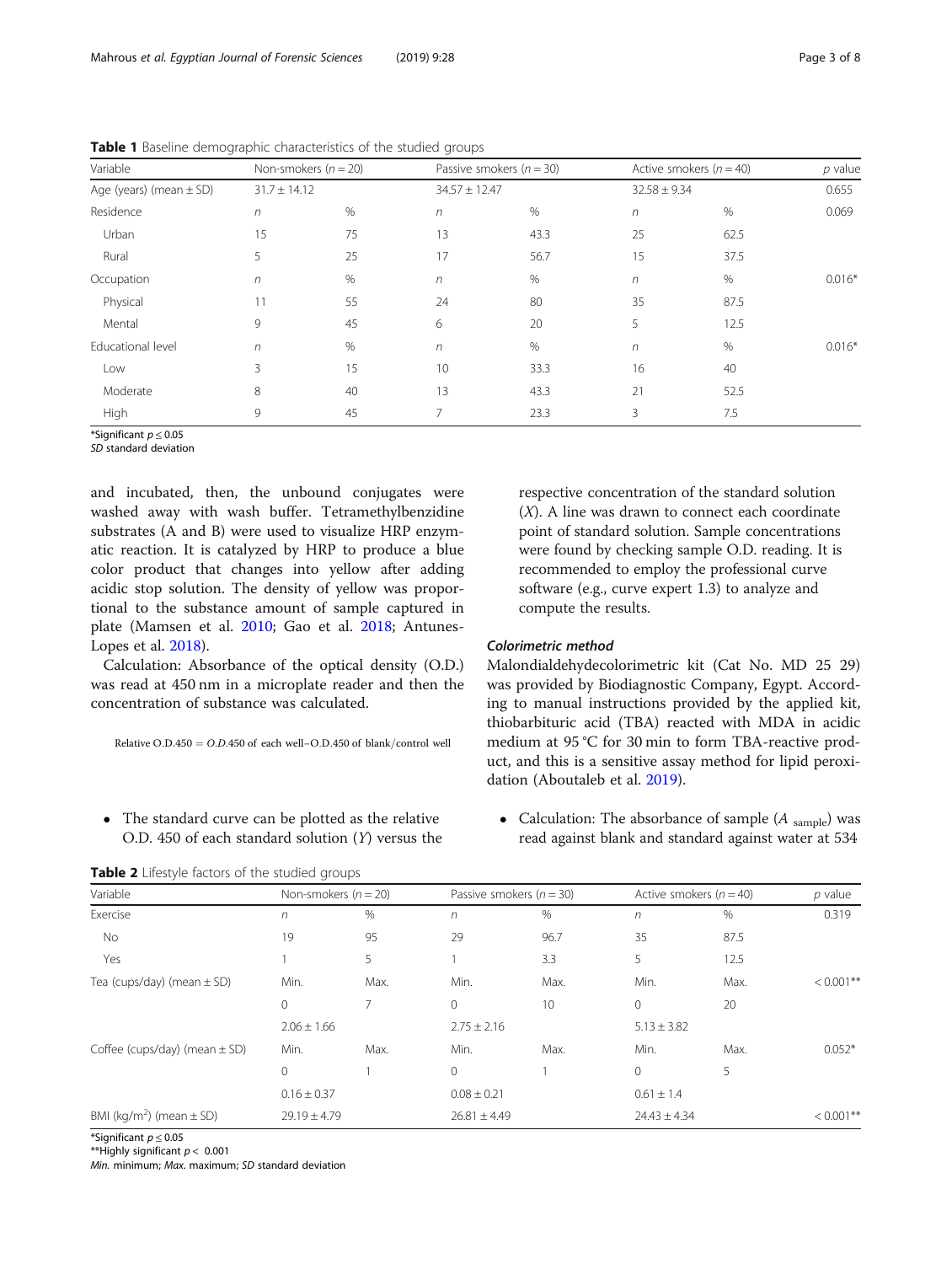| Variable                             | Non-smokers ( $n = 20$ ) | Passive smokers ( $n = 30$ ) | Active smokers ( $n = 40$ ) | Total $(n = 90)$ | p value     |
|--------------------------------------|--------------------------|------------------------------|-----------------------------|------------------|-------------|
| 8-OHdG ( $nq/ml$ ) (mean $\pm$ SD)   | $0.77 + 0.39$            | $0.84 \pm 1.18$              | $3.59 \pm 1.98$             | $2.04 + 2.03$    | $< 0.001**$ |
| Cotinine ( $nq/ml$ ) (mean $\pm$ SD) | $1.47 \pm 1.06$          | $1.67 \pm 1.77$              | $13.9 + 5.26$               | $7.06 \pm 7.16$  | $< 0.001**$ |
| MDA (nmol/ml) (mean $\pm$ SD)        | $28.24 + 24.82$          | $74.33 + 70.09$              | $96.69 + 25.22$             | $57.36 + 42.37$  | $< 0.001**$ |
| SOD (U/ml) (mean $\pm$ SD)           | $1.79 + 0.65$            | $1.88 + 0.63$                | $0.62 + 0.28$               | $1.3 + 0.79$     | $< 0.001**$ |
| TAC (U/ml) (mean $\pm$ SD)           | $18.99 + 5.47$           | $18.41 \pm 5.97$             | $7.41 \pm 2.2$              | $13.65 + 7.19$   | $< 0.001**$ |
|                                      |                          |                              |                             |                  |             |

<span id="page-3-0"></span>Table 3 Mean levels of the measured biochemical parameters among the studied groups

\*\*Highly significant  $p < 0.001$ 

8-OHdG 8-hydroxy-2′-deoxyguanosine; MDA malondialdehyde; SOD superoxide dismutase; TAC total antioxidant capacity

nm, the resultant pink color was stable for 6 h and linearity up to 100 nmol/ml. Malondialdehyde in sample was calculated as follows:

$$
\text{Plasma} = \frac{A \text{ sample}}{A \text{ standard}} \times 10 \text{ nmol/ml}
$$

#### Statistical analysis of data

Microsoft excel 2013 was used for data entry after coding and the statistical package for social science (SPSS) version 21 (SPSS, Armonk, NY: International Business Machines Corporation) was used for data analysis. Simple descriptive statistics (arithmetic mean and standard deviation) were used for summary of quantitative data and frequencies were used for qualitative data. Bivariate relationship was displayed in cross tabulations and

Table 4 Pairwise comparison between the studied groups concerning levels of the measured biochemical parameters

| Dependent variable | Group          | Group           | $p$ value |
|--------------------|----------------|-----------------|-----------|
| 8-OHdG (ng/ml)     | Non-smokers    | Passive smokers | 0.985     |
|                    | Active smokers | Non-smokers     | $0.000**$ |
|                    |                | Passive smokers | $0.000**$ |
| Cotinine (ng/ml)   | Non-smokers    | Passive smokers | 0.983     |
|                    | Active smokers | Non-smokers     | $0.000**$ |
|                    |                | Passive smokers | $0.000**$ |
| MDA (nmol/ml)      | Non-smokers    | Passive smokers | 0.834     |
|                    | Active smokers | Non-smokers     | $0.000**$ |
|                    |                | Passive smokers | $0.000**$ |
| SOD (U/ml)         | Non-smokers    | Passive smokers | 0.802     |
|                    | Active smokers | Non-smokers     | $0.000**$ |
|                    |                | Passive smokers | $0.000**$ |
| TAC (U/ml)         | Non-smokers    | Passive smokers | 0.895     |
|                    | Active smokers | Non-smokers     | $0.000**$ |
|                    |                | Passive smokers | $0.000**$ |

\*\*Highly significant  $p < 0.001$ 

8-OHdG 8-hydroxy-2′-deoxyguanosine; MDA malondialdehyde; SOD superoxide dismutase; TAC total antioxidant capacity

comparison of proportions was performed using the chisquare test. Independent  $t$  test, one-way analysis of variance (ANOVA), and post hoc tests were used to compare normally distributed quantitative data. The level of significance was set at probability (p) value  $\leq 0.05$  and p value < 0.001 was considered as highly significant. Correlations between variables were done using Pearson correlation coefficient (r) which was able to describe both correlation direction (positive or negative according to the sign) and power (weak correlation if  $< 0.5$ , moderate correlation from 0.5 and 0.7 and strong correlation if  $> 0.7$ ) (Dawson and Trapp [2004](#page-6-0)).

#### Results

The current study included 90 male participants, aged 20–60 years, who were interviewed and classified into 3 groups (20 non-smokers, 30 passive smokers, and 40 active smokers). Demographic characteristics of the studied groups were shown in Table [1](#page-2-0).There were no statistically significant differences between the studied groups regarding their age and residence whereas, statistically significant differences were detected between the groups concerning their occupation and educational level.

Lifestyle factors of the studied groups were demonstrated in Table [2.](#page-2-0) No significant difference between exercise-practicing and non-practicing participants was detected. There were increased tea and coffee consumption rates in active smokers with highly significant ( $p < 0.001$ ) and significant ( $p = 0.052$ ) values respectively. Active smokers had the lowest BMI while non-smokers had the highest ones with a highly significant difference between the studied groups ( $p < 0.001$ ).

As shown in Table 3, there were higher levels of 8- OHdG, cotinine, and MDA and lower levels of SOD and TAC in active smokers compared to passive and nonsmokers with a highly significant difference between the studied groups ( $p < 0.001$ ).

When pairwise comparison (post hoc test) was performed, a highly significant difference was detected between active and both passive and non-smokers  $(p < 0.001)$  whereas, no significant difference between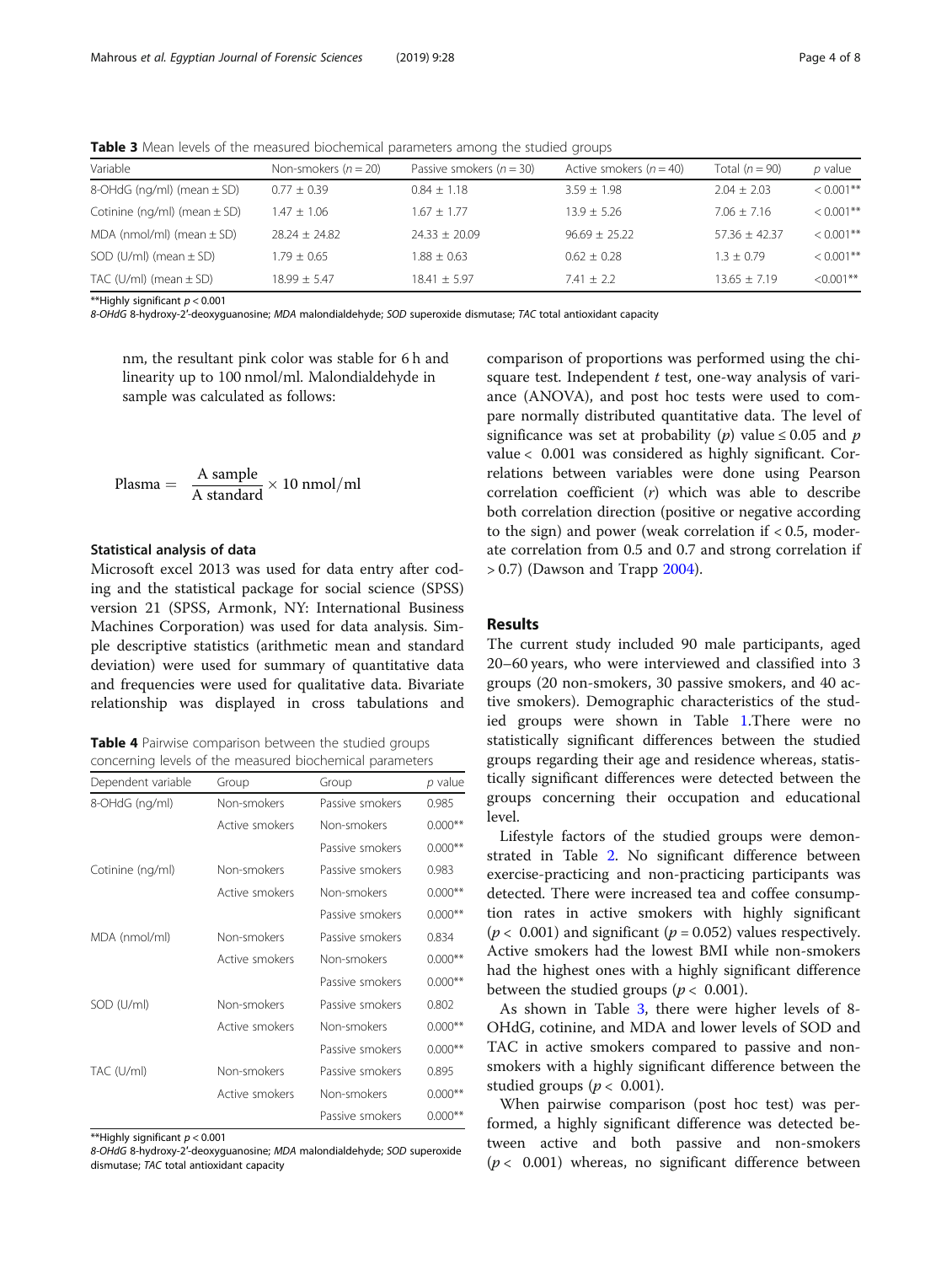

passive and non-smokers was observed  $(p > 0.05)$ (Table [4\)](#page-3-0).

Concerning smoking habits in active smokers, the mean values were provided in Fig. 1.

No significant correlations were observed between 8- OHdG level and smoking habits as shown in Table 5.

As shown in Table [6,](#page-5-0) there were no significant differences between 8-OHdG level and age, exercise, tea and coffee consumption, and BMI among the 3 studied groups ( $p > 0.05$ ).

# Discussion

Oxidative stress caused by tobacco smoke can result in damage to lipids, proteins, and DNA leading to cellular dysfunction or ultimately cell death (Black et al. [2016](#page-6-0)). Sensitive and specific biomarkers for antioxidant status/ oxidative stress are essential to better understand the role of antioxidants and oxidative stress in human health and diseases (Yeum et al. [2011\)](#page-7-0).

In the current study, active smokers represented 62.5% and 37.5% in urban and rural areas respectively. This finding was in agreement with Völzke et al. ([2006](#page-7-0)) who reported the presence of a higher percent of smokers among urban compared to rural communities. This was explained by the more stressful life in urban areas. In contrary, researchers in Canada stated that an increased number of smokers in rural areas may be present due to fewer restrictions concerning smoking (Li et al. [2009\)](#page-6-0).

In the current work, while passing from non- to active smokers, the physical work increased while mental work decreased. These results were in agreement with Kim et al. [\(2015\)](#page-6-0) who investigated smoking and possible related factors among Korean male workers and found that smoking rate in manual was higher than in non-manual workers due to less effective antismoking policies in manual workers.

In the present study, the percent of active smokers with high educational level was the lowest (7.5%). These results were in accordance with Han et al. [\(2010\)](#page-6-0) and may be explained by the fact that high educational level increased the awareness of smoking dangers and reduced environmental and occupational exposure.

In the current work, there was significant increase in tea and coffee consumption rates in active smokers. These results were in agreement with Chao ([2015](#page-6-0)) who stated that non-smokers metabolize caffeine at a lower rate than smokers.

In the current study, active smokers had the lowest BMI. This was attributed to the fact that nicotine is associated with reduced appetite, less efficient absorption and storage of calories and increased thermogenesis (Chiolero et al. [2008](#page-6-0)).

In the present work, there were highly significant higher levels of 8-OHdG, cotinine, and MDA in active smokers compared to both passive and non-smokers whereas, there was no significant difference between passive and non-smokers. These results were in

**Table 5** Correlation between 8-OHdG level and smoking habits in active smokers

| 8-OHdG (ng/ml)              | Active smokers $(n = 40)$       |                           |                           |  |  |  |  |  |  |  |
|-----------------------------|---------------------------------|---------------------------|---------------------------|--|--|--|--|--|--|--|
|                             | Number of cigarettes smoked/day | Duration of smoking/years | Smoking index (pack-year) |  |  |  |  |  |  |  |
| Correlation Coefficient (r) | 0.219                           | J.135                     | 0.058                     |  |  |  |  |  |  |  |
| p value                     | 0.174                           | 0.405                     | 0.720                     |  |  |  |  |  |  |  |

8-OHdG 8-hydroxy-2′-deoxyguanosine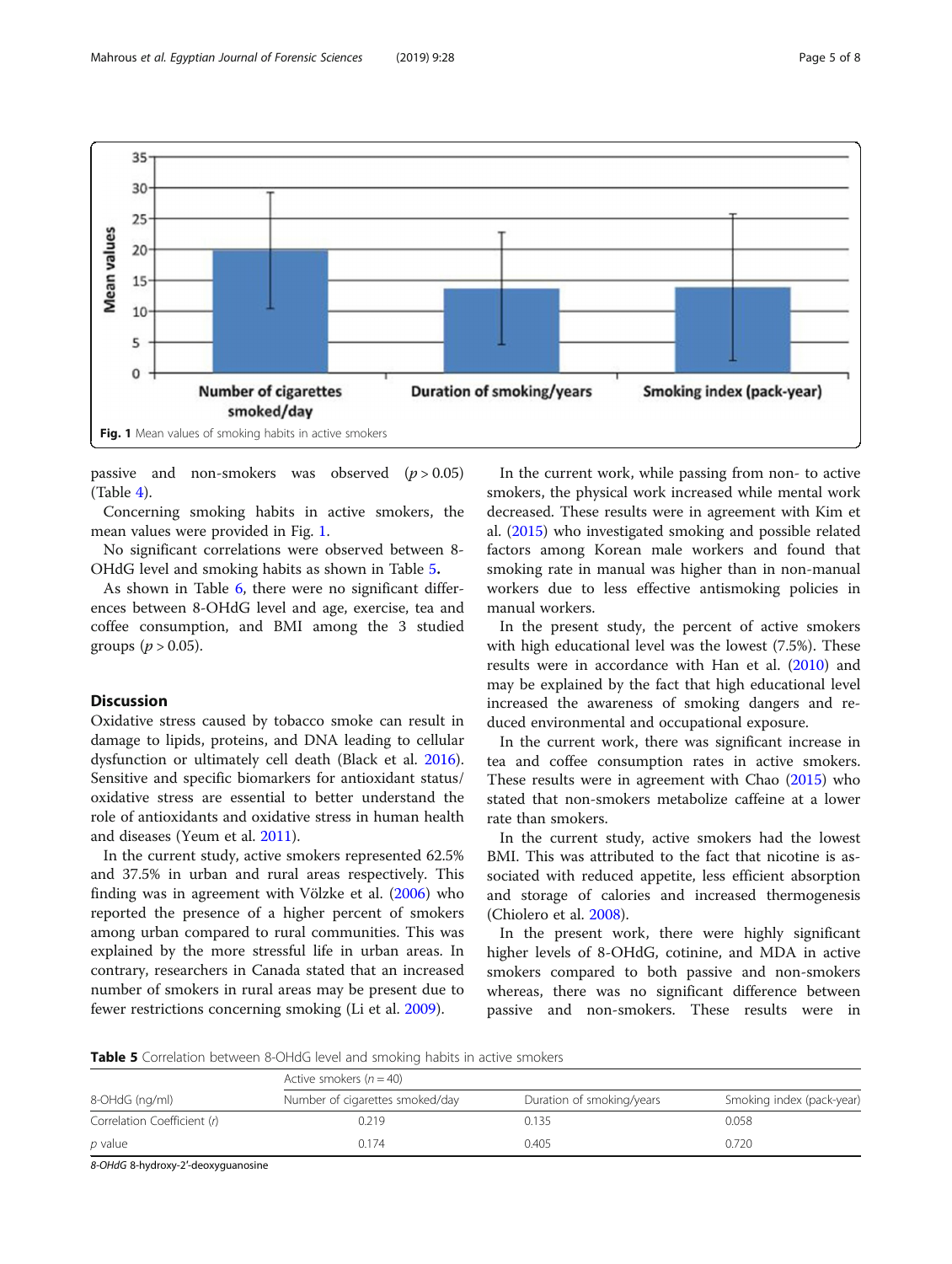<span id="page-5-0"></span>Table 6 Comparison between 8-OHdG level and age as well as lifestyle factors among the studied groups

| 8-OHdG<br>(nq/ml)                 | Non-smokers $(n = 20)$ |          |                       |                          |                  | Passive smokers ( $n = 30$ ) |                          |                       |                          | Active smokers $(n = 40)$ |                |                   |                       |                          |                         |
|-----------------------------------|------------------------|----------|-----------------------|--------------------------|------------------|------------------------------|--------------------------|-----------------------|--------------------------|---------------------------|----------------|-------------------|-----------------------|--------------------------|-------------------------|
|                                   | Age<br>(years)         | Exercise | Tea<br>(cups/<br>day) | Coffee<br>(cups/<br>day) | BMI<br>(ka/<br>m | Age<br>(years)               | Exercise                 | Tea<br>(cups/<br>day) | Coffee<br>(cups/<br>day) | BMI<br>(kg/<br>m          | Age<br>(years) | Exercise          | Tea<br>(cups/<br>day) | Coffee<br>(cups/<br>day) | <b>BMI</b><br>(kg/<br>m |
| Correlation<br>Coefficient<br>(r) | 0.033                  | $\equiv$ | 0.252                 | 0.249                    | 0.061            | $-0.200$                     | $\overline{\phantom{0}}$ | $-0.070$              | $-0.167$                 | 0.346                     | 0.164          | $\qquad \qquad -$ | 0.233                 | 0.179                    | 0.042                   |
| $p$ value                         | 0.889                  | 0.536    | 0.285                 | 0.290                    | 0.797            | 0.288                        | 0.621                    | 0.713                 | 0.377                    | 0.061                     | 0.312          | 0.192             | 0.148                 | 0.269                    | 0.796                   |

8-OHdG 8-hydroxy-2′-deoxyguanosine; BMI body mass index

accordance with Lodovici et al. ([2005](#page-6-0)) who conducted a study on lifestyle determinants of 8-OHdG levels in human leukocyte DNA in Italy and stated that 8-OHdG and cotinine levels were higher in active smokers compared to non-smokers; while the difference between passive and non-smokers was not significant. Also, Chávez et al. [\(2007\)](#page-6-0) measured serum levels of MDA and found that they were higher in smokers than in non-smokers.

Concerning the levels of SOD and TAC, there were highly significant lower levels in active smokers compared to both passive and non-smokers. These results were in accordance with Reddy et al. ([2012](#page-7-0)) where there was a significant decrease in SOD levels of smokers with increased duration and frequency of smoking. However, according to Jenifer et al. [\(2015\)](#page-6-0), SOD levels were higher in smokers than in non-smokers. Also, the results of this study agreed with Bakhtiari et al. ([2015](#page-6-0)) who conducted a cross-sectional study to investigate the influence of cigarette smoke on salivary TAC. The mean salivary TAC in smokers  $(0.529 \pm 0.167 \text{ U/ml})$  was statistically significantly lower than in non-smokers  $(0.741 \pm 0.123)$ U/ml) ( $p < 0.001$ ). In contrary, Nagler ([2007\)](#page-7-0) showed that salivary TAC was significantly higher in smokers compared to non-smokers.

Discrepancy between the results of the abovementioned studies was explained as follows: increased oxidative stress leads to an induction in the activities of antioxidants as a part of compensatory and defense mechanisms to protect the organism. These mechanisms prevent the accumulation of free radicals present in cigarette smoke and the lipid peroxidation products, such as MDA. At a point, this compensatory effect is overcome and toxic effects are initiated resulting in a decrease in antioxidants (Chávez et al. [2007;](#page-6-0) Mizrak et al. [2015](#page-6-0)).

In the current study, there were no significant correlations between 8-OHdG level and smoking habits in active smokers. Similarly, Lodovici et al. ([2005](#page-6-0)) observed no correlation between 8-OHdG levels and the number of cigarettes smoked/day. However, Kulikowska-Karpińska and Czerw [\(2015\)](#page-6-0) estimated urinary 8-OHdG concentration in 63 smokers and 20 non-smokers and found that the increase in 8-OHdG was depended on

the amount of smoked cigarettes/day and the duration of smoking.

In the current work, there were no significant correlations between 8-OHdG level and age among the studied groups. These results were in accordance with Lodovici et al. ([2005\)](#page-6-0) and Tamae et al. ([2009](#page-7-0)) who studied the influence of age, smoking, and other lifestyle factors on 8- OHdG where data from male subjects, 18–60 years were analyzed. In contrary, Yao et al. ([2004](#page-7-0)) found a significant difference between 8-OHdG level and age  $(p =$ 0.032) and concluded that oxidative DNA damage increases with age.

In the present study, there was no significant difference between 8-OHdG and exercise among the studied groups. Similarly, Black et al. ([2016](#page-6-0)) conducted a study on socio-demographic and lifestyle factors of 8-OHdG in the Netherlands and found no significant difference between 8-OHdG level and physical activity.

In the current study, there were no significant correlations between 8-OHdG level and tea and coffee consumption rates among the studied groups. These results were in accordance with Han et al. ([2010](#page-6-0)) where they showed that tea and coffee consumption did not affect urinary 8-OHdG levels. In contrary, Raza and John ([2008\)](#page-7-0) demonstrated the effects of tea polyphenols on oxidative stress and concluded that they have protective effect and strong inhibitory activity on the free radicalinduced oxidation.

In the current study, there were no significant correlations between 8-OHdG level and BMI among the studied groups. Similarly, Lodovici et al. [\(2005\)](#page-6-0), Tamae et al. ([2009\)](#page-7-0), Han et al. [\(2010\)](#page-6-0), and Black et al. ([2016](#page-6-0)) found no significant correlation between 8-OHdGlevel and BMI. However, Kasai et al. [\(2001\)](#page-6-0) studied the influence of smoking and BMI on urinary 8-OHdG and found a negative correlation between them and explained it by the fact that lean persons have a higher metabolic rate than obese and therefore have higher oxidative stress.

#### Conclusion

The results of the current study seem to support the hypothesis that active smoking is associated with increased oxidative stress and decreased antioxidant defense. It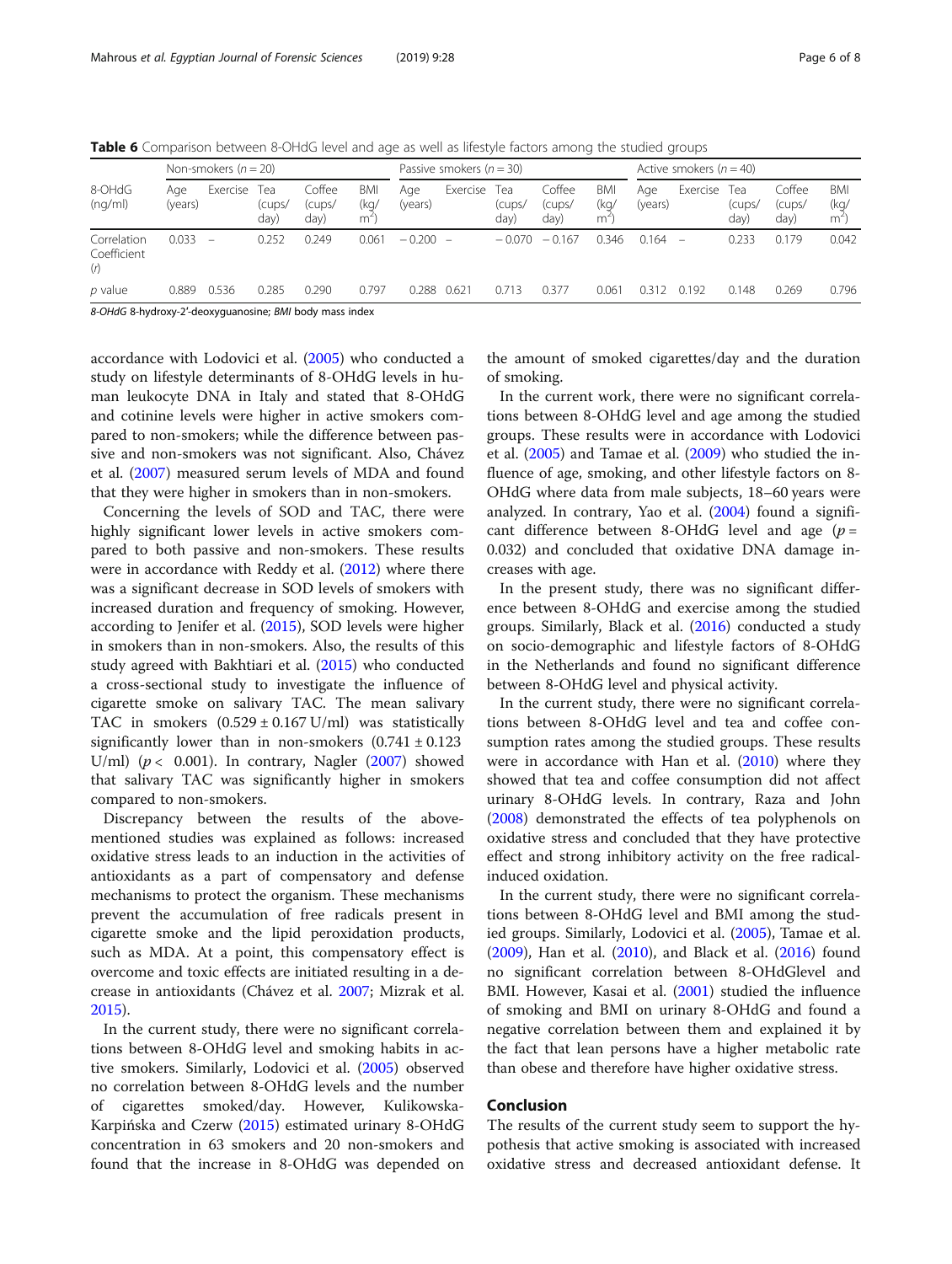<span id="page-6-0"></span>elevates blood 8-OHdG, a reliable biomarker for oxidative DNA damage. No statistically significant difference between passive and non-smokers was detected in all the biomarkers. There were no significant differences between 8-OHdG level and lifestyle factors among the three studied groups. Hence, it is recommended to strengthen tobacco control measures, promote healthy lifestyle, and conduct further work to further understand which lifestyle factors determine basal oxidative stress and 8-OHdG level as well as to carry out individual exposure assessments instead of relying on the reports of the participants in relation to smoking to further differentiate between passive and non-smokers taking into consideration gender and individual variations as well as methodological and analytical differences. It is also important to investigate the effect of dietary patterns.

#### Abbreviations

8-OHdG: 8-hydroxy-2′-deoxyguanosine; ANOVA: One-way Analysis of Variance; BMI: Body mass index; DNA: Deoxyribonucleic acid; ELISA: Enzymelinked immunosorbent assay; ETS: Environmental tobacco smoking; HRP: Horseradish peroxidase; Max.: Maximum; MDA: Malondialdehyde; Min.: Minimum; O.D.: Optical density; P: Probability; PBS: Phosphate-buffered saline; ROS: Reactive oxygen species; SD: Standard deviation; SOD: Superoxide dismutase; SPSS: Statistical Package for Social Science; TAC: Total antioxidant capacity; TBA: Thiobarbituric acid; TMB: Tetramethylbenzidine; WHO: World Health Organization

#### Acknowledgements

None.

#### Authors' contributions

MM contributed to the experimental work and writing the paper. EU gave assistance in writing and final revision of the paper. IM helped in the design of the research, starting from the idea, interpretation of results, and revision of the paper. GI helped in the final revision of the paper. RL contributed to the laboratory part of the research. All authors read and approved the final manuscript.

#### Funding

Cairo University.

#### Availability of data and materials

Data will not be shared with public access.

#### Ethics approval and consent to participate

The study work was conducted after the approval of the Research Ethics Committee, Faculty of Medicine, Cairo University.

#### Consent for publication

Consent forms were given and signed by all subjects prior to participation.

#### Competing interests

The authors declare that they have no competing interests.

#### Author details

<sup>1</sup>Department of Forensic Medicine and Clinical Toxicology, Faculty of Medicine, Cairo University, Cairo, Egypt. <sup>2</sup>Department of Medical Biochemistry and Molecular Biology, Faculty of Medicine, Cairo University, Cairo, Egypt.

#### Received: 22 January 2019 Accepted: 21 May 2019 Published online: 31 May 2019

#### References

- Aboutaleb N, Jamali H, Abolhasani M et al (2019) Lavender oil (Lavandulaangustifolia) attenuates renal ischemia/reperfusion injury in rats through suppression of inflammation, oxidative stress and apoptosis. Biomed Pharmacother 110:9–19
- Andersson KE (2017) Oxidative stress and its possible relation to lower urinary tract functional pathology. BJU Int 120(5):1–15
- Antunes-Lopes T, Vasconcelos A, Costa D et al (2018) The impact of chronic pelvic ischemia on LUTS and urinary levels of neuroinflammatory, inflammatory, and oxidative stress markers in elderly men: a case-control study. Urology 123:230–234
- Bakhtiari S, Azimi S, Mehdipour M et al (2015) Effect of cigarette smoke on salivary total antioxidant capacity. J Dent Res Dent Clin Dent Prospects 9(4): 281–284
- Black CN, Bot M, Scheffer PG et al (2016) Sociodemographic and lifestyle determinants of plasma oxidative stress markers 8-OHdG and F2-Isoprostanes and associations with metabolic syndrome. Oxidative Med Cell Longev 2016:  $1 - 10$
- Chao C (2015) The effects of caffeine and smoking. In: Quit & stay quit Monday. <http://www.iquitmonday.org/caffeine-and-smoking/> Accessed 6 July 2015
- Chávez J, Cano C, Souki A et al (2007) Effect of cigarette smoking on the oxidant/antioxidant balance in healthy subjects. Am J Ther 14(2):189–193 Chen L, Deng H, Cui H et al (2017) Inflammatory responses and inflammation-
- associated diseases in organs. Oncotarget 9(6):7204–7218
- Chiolero A, Faeh D, Paccaud F et al (2008) Consequences of smoking for body weight, body fat distribution, and insulin resistance. Am J ClinNutr 87(4):801–809
- Dawson B, Trapp R (2004) Basic and clinical biostatistics. 4<sup>th</sup>edn. Mcgraw-HillInc, New York
- Gao Y, Zhu J, Bao H et al (2018) Effect of lignite fulvic acid on growth, antioxidant ability, and HSP70 of Pacific white shrimp, Litopenaeusvannamei. AquacultInt 26(6):1519–1530
- Han Y, Donovan M, Sung F (2010) Increased urinary 8-hydroxy-2′-deoxyguanosine excretion in long-distance bus drivers in Taiwan. Chemosphere 79:942–948
- Jenifer HD, Bhola S, Kalburgi V et al (2015) The influence of cigarette smoking on blood and salivary superoxide dismutase enzyme levels among smokers and non-smokers: a cross sectional study. J Tradit Complement Med 5(2):100–105
- Kamceva G, Arsova-Sarafinovska Z, Ruskovska T et al (2016) Cigarette smoking and oxidative stress in patients with coronary artery disease. Maced J Med Sci 4(4):636–640
- Kasai H, Iwamoto-Tanaka N, Miyamoto T et al (2001) Lifestyle and urinary 8 hydroxydeoxyguanosine, a marker of oxidative DNA damage: effects of exercise, working conditions, meat intake, body mass index, and smoking. Jpn J Cancer Res 92(1):9–15
- Kim B, Pang D, Park Y et al (2015) Heavy smoking rate trends and related factors in Korean occupational groups: analysis of KNHANES 2007 - 2012 data. BMJ Open 5(11):e008229
- Kulikowska-Karpińska E, Czerw K (2015) Estimation of 8-hydroxy-2′ deoxyguanosine concentration in the urine of cigarette smokers. WiadLek 68(1):32–38
- Li FX, Robson PJ, Ashbury FD et al (2009) Smoking frequency, prevalence and trends, and their socio-demographic associations in Alberta, Canada. Can J Public Health 100(6):453–458
- Liu ZH, Cai Y, He J (2018) High serum levels of 8-OHdG are an independent predictor of post-stroke depression in Chinese stroke survivors. Dove Med Press 2018(14):587–596
- Lodovici M, Caldini S, Luceri C et al (2005) Active and passive smoking and lifestyle determinants of 8-oxo-7,8-dihydro- 2′-deoxyguanosine levels in human leukocyte DNA. Cancer Epidemiol Biomark Prev 14(12):2975–2977
- Lu C, Ma Y, Chen P et al (2014) Oxidative stress of office workers relevant to tobacco smoking and inner air quality. Int J Environ Res Public Health 11:5586–5597
- Mahapatra SK, Das S, Dey SK et al (2008) Smoking induced oxidative stress in serum and neutrophil of the university students. Al Ameen J Med Sci 1(1):20–31
- Mamsen LS, Lutterodt MC, Andersen EW et al (2010) Cigarette smoking during early pregnancy reduces the number of embryonic germ and somatic cells. Hum Reprod 25(11):2755–2761
- Mizrak S, Turan V, Caglayan O et al (2015) The effect of long term pre/postnatal low/high dose nicotine exposure on tissue oxidant/antioxidant status and DNA damage in rats. Drug Res 65:432–436